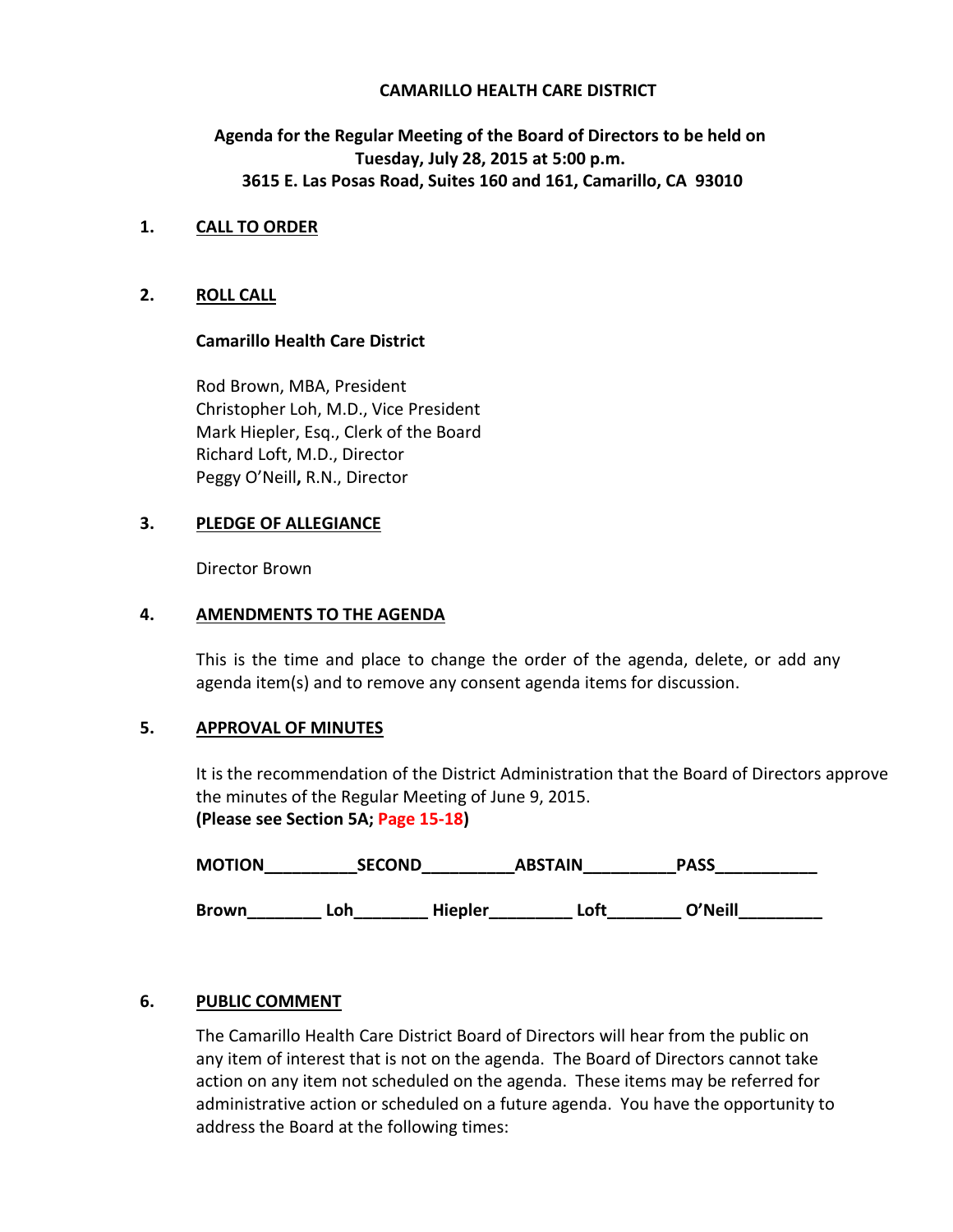- **A. AGENDA ITEM** during Public Comments or at the time the Board considers the agenda item.
- **B. UNSCHEDULED ITEMS** during Public Comments.
- **C. PUBLIC HEARING** at the time for public hearings.
- **7. MANAGEMENT REPORTS** Includes financial reports, updates and committee reports. **(Please see Section 7; Page 21)**

 **CHIEF EXECUTIVE OFFICER REPORT – Page 21-25** 

- **CHIEF RESOURCE OFFICER REPORT Page 21, Page 29-32**
- **CHIEF HUMAN RESOURCES OFFICER REPORT**
- **FINANCIAL REPORT Page 35-42**

### **8. CONSENT CALENDAR**

- **A.** Donations: June 2015  **(Please see Section 8-A; Page 73-74)**
- **B.** Approval of the Minutes of the Executive Committee Meeting held on July 15, 2015. **(Please see section 8-B; Page 77)**

| <b>MOTION</b> | <b>SECOND</b> |                | <b>ABSTAIN</b> | <b>PASS</b>    |
|---------------|---------------|----------------|----------------|----------------|
| <b>BROWN</b>  | .OH           | <b>HIEPLER</b> | LOFT           | <b>O'NEILL</b> |

## **9. ACTION ITEM**

**A.** It is the recommendation of the Ad Hoc Committee that the Board of Directors approve the Chief Executive Officer Employment Contract for Kara Ralston. **(Please see Section 9-A; Page 81-86)** 

| <b>MOTION</b> | <b>SECOND</b> | <b>ABSTAIN</b> | <b>PASS</b> |
|---------------|---------------|----------------|-------------|
|               |               |                |             |

**BROWN\_\_\_\_\_\_ LOH\_\_\_\_\_\_ HIEPLER\_\_\_\_\_\_ LOFT\_\_\_\_\_\_ O'NEILL\_\_\_\_\_\_\_**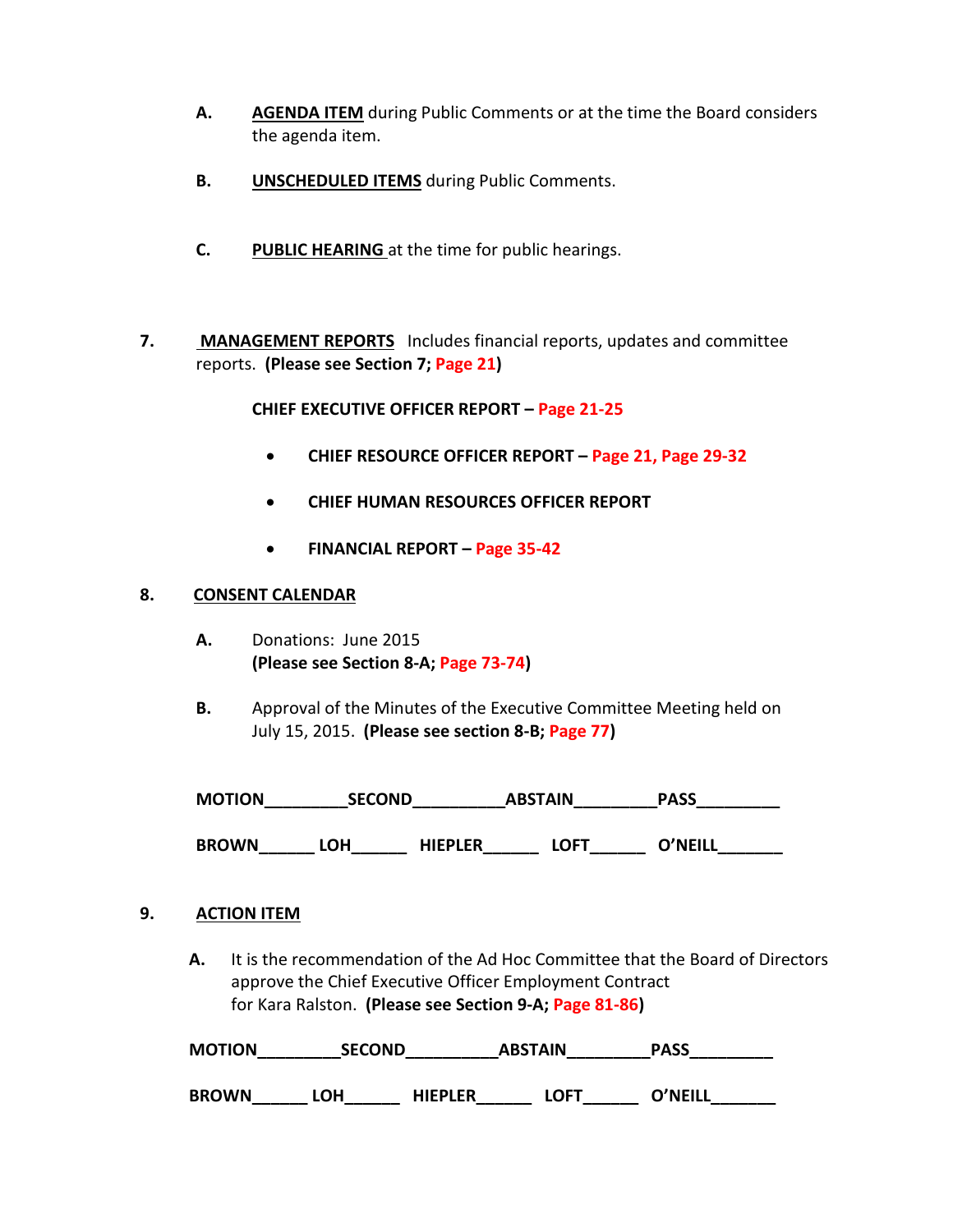**B.** Review and approve Attachment B, determining the amount of compensation earnable pursuant to California Code of Regulations (CCR) Title 2, Section 570.5. **(Please see Section 9-B; Page 89)** 

| <b>MOTION</b> | <b>SECOND</b> |                | <b>ABSTAIN</b> | <b>PASS</b> |
|---------------|---------------|----------------|----------------|-------------|
| <b>BROWN</b>  | LOH           | <b>HIEPLER</b> | LOFT           | O'NEILL     |

**C.** The Board of Directors of the Camarillo Health Care District casts its vote for \_\_\_\_\_\_\_\_\_\_\_\_\_\_\_, to the California Special Districts Association Board of Directors, Coastal Network, Seat A, Term ending in 2018. (**Please see Section 9-C; Page 93-97)** 

| <b>MOTION</b> | <b>SECOND</b> |                | <b>ABSTAIN</b> | <b>PASS</b> |
|---------------|---------------|----------------|----------------|-------------|
| <b>BROWN</b>  | .OH           | <b>HIEPLER</b> | LOFT           | O'NEILL     |

**D.** It is the recommendation of Administration that the Board of Directors approve Resolution 15-09 approving the establishment of a trade account for the purpose of accepting stock donations. **(Please see Section 9-D; Page 101-102)** 

| <b>Roll Call</b>    |  |
|---------------------|--|
| Rod Brown           |  |
| Chris Loh           |  |
| Mark Hiepler        |  |
| <b>Richard Loft</b> |  |
| Peggy O'Neill       |  |

**E.** It is the recommendation of Administration that the Board of Directors review Board of Directors Committee assignments, and name Rod Brown as Ex Officio member of all committees. **(Please see section 9-E; Page 105)** 

| <b>MOTION</b> | <b>SECOND</b> |                | <b>ABSTAIN</b> | <b>PASS</b>    |
|---------------|---------------|----------------|----------------|----------------|
| <b>BROWN</b>  | LOH           | <b>HIEPLER</b> | ∟OFT           | <b>O'NEILL</b> |

## **10. BOARD PRESIDENT'S REPORT**

**A.** Discuss Closed Session for August, 2015, check Board Members availability and possible dates. **(See Section 10-A)**